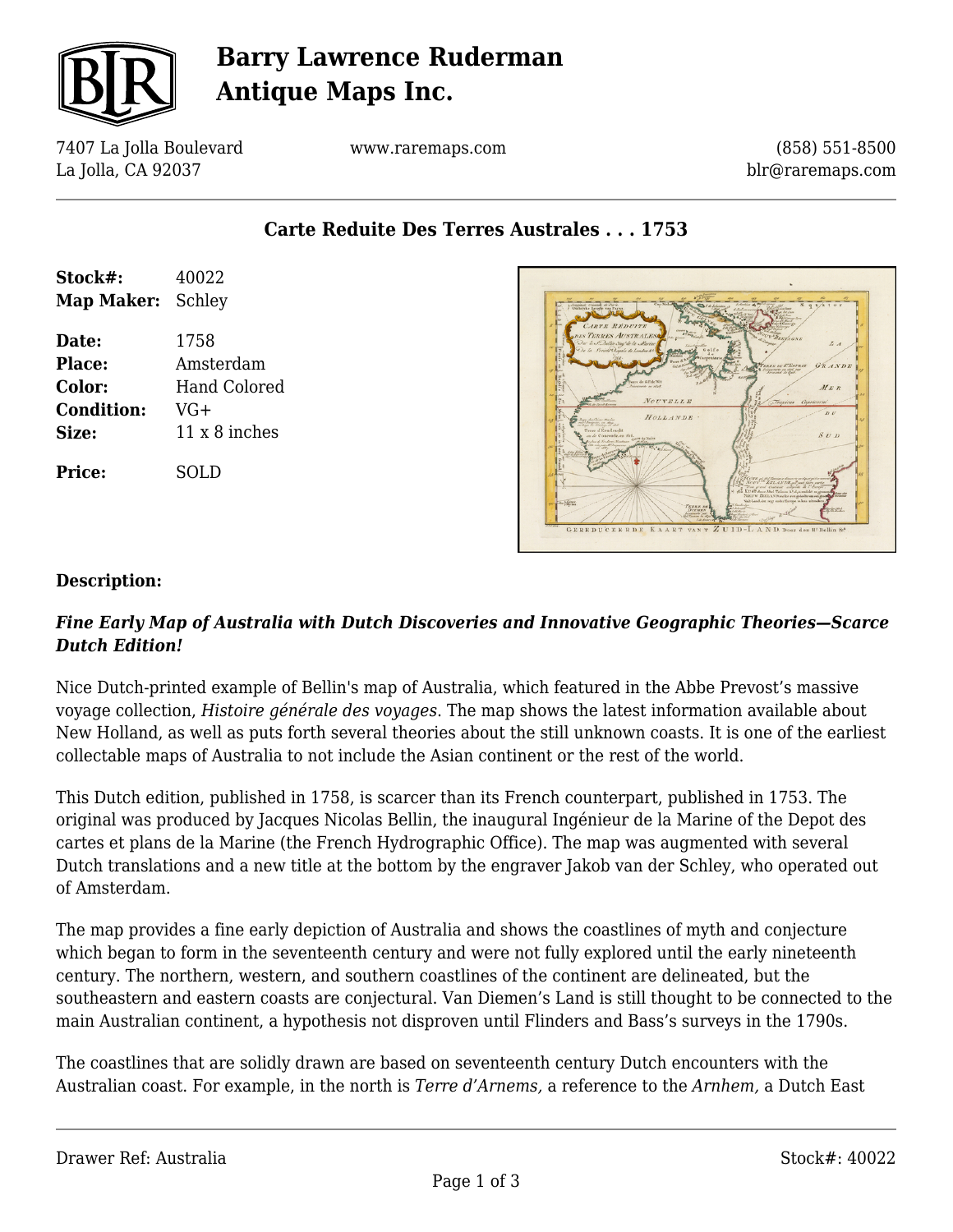

# **Barry Lawrence Ruderman Antique Maps Inc.**

7407 La Jolla Boulevard La Jolla, CA 92037

www.raremaps.com

(858) 551-8500 blr@raremaps.com

#### **Carte Reduite Des Terres Australes . . . 1753**

India ship, which sighted the area in 1623. To the west is *Terre de Wit,* which recalls Gerrit Frederikszoon de Witt, captain of the *Vianen,* who sailed in 1628. To the west is *Terre d'Endracht*. The *Endracht* was the second recorded European ship to contact Australia (1616). *Terre de Leuvin* is named for the *Leeuwin*, whose crew charted some of the southwest coastline in 1622; Flinders would later name Cape Leeuwin, the southwestern most point on the Australian mainland, after the ship. *Terre de Nuits* is named for Pieter Nuyts, a Dutch navigator who commanded the *Gulden Zeepaert* along the southern coast in 1627.

Another conjectural coastline connects Carpentaria, in northeast Australia, to New Guinea. This was a holdover from two centuries of maps that exaggerated the size of New Guinea, but also Bellin's own combination of other geographic chimeras. In reality, Luís Vaz de Torres, who sailed with Pedro Fernandes de Quiros in 1605, had passed through the straits between New Guinea and Australia. However, the Spanish had suppressed his report in the hopes of maintaining power via geographic secrecy and the Strait was only rediscovered by Alexander Dalrymple in 1762 when he was researching documents captured from the Spanish in the Philippines during the Seven Years' War. Later, James Cook sailed through the Strait during his first voyage, confirming its existence to the Western world.

Here, Bellin has connected Van Diemen's Land with the Australian eastern coast, but he has also attached Terre de St. Esprit. The land, *Austrialia del Espiritu Santo* was described as paradisiacal by Quiros when he landed there and tried to begin a colony in 1606. His crew forced him to leave, however, and the island was then shifted on maps by subsequent geographers to serve various cartographic hypotheses. Bellin writes, "*Je suppose que la Terre de Diemen peut joindre avec la Terre de St. Esprit mais sans preuve*" (I suppose that the land of Diemen could join with the land of the Holy Ghost but this is without proof). Bellin was correct to be skeptical of the connection he drew, for the islands Quiros landed at are now known as Vanuatu and are over one thousand miles from the Australian coast.

In the lower right corner, to the southeast, is the coast of New Zealand, which had not been contacted by Europeans since Tasman sailed there in 1642. Bellin suggests that the western coast sketched on his map might be part of a great continent that was antipodal to Europe in the South Seas. He was continuing a search for the southern continent that had lasted centuries and would not be dampened until Cook's second voyage in the far southern Pacific proved that no such great continent existed.

This map was drawn by Bellin for the Abbe Prevost' gigantic voyage collection. Antoine Francois Prevost (1697-1763) was a soldier, a priest, and a novelist. Fleeing after he left his abbey without leave, Prevost ended up in England. Later, he lived in The Hague (where he possibly met van der Schley) and, after reconciling with his religious order, in Chantilly, and, while in exile again, in Brussels and Frankfurt. From 1746 to 1759 he published the first fifteen volumes of the *Histoire générale des voyages,* which encompassed historical and recent voyages to destinations around the world. This map was in volume XI.